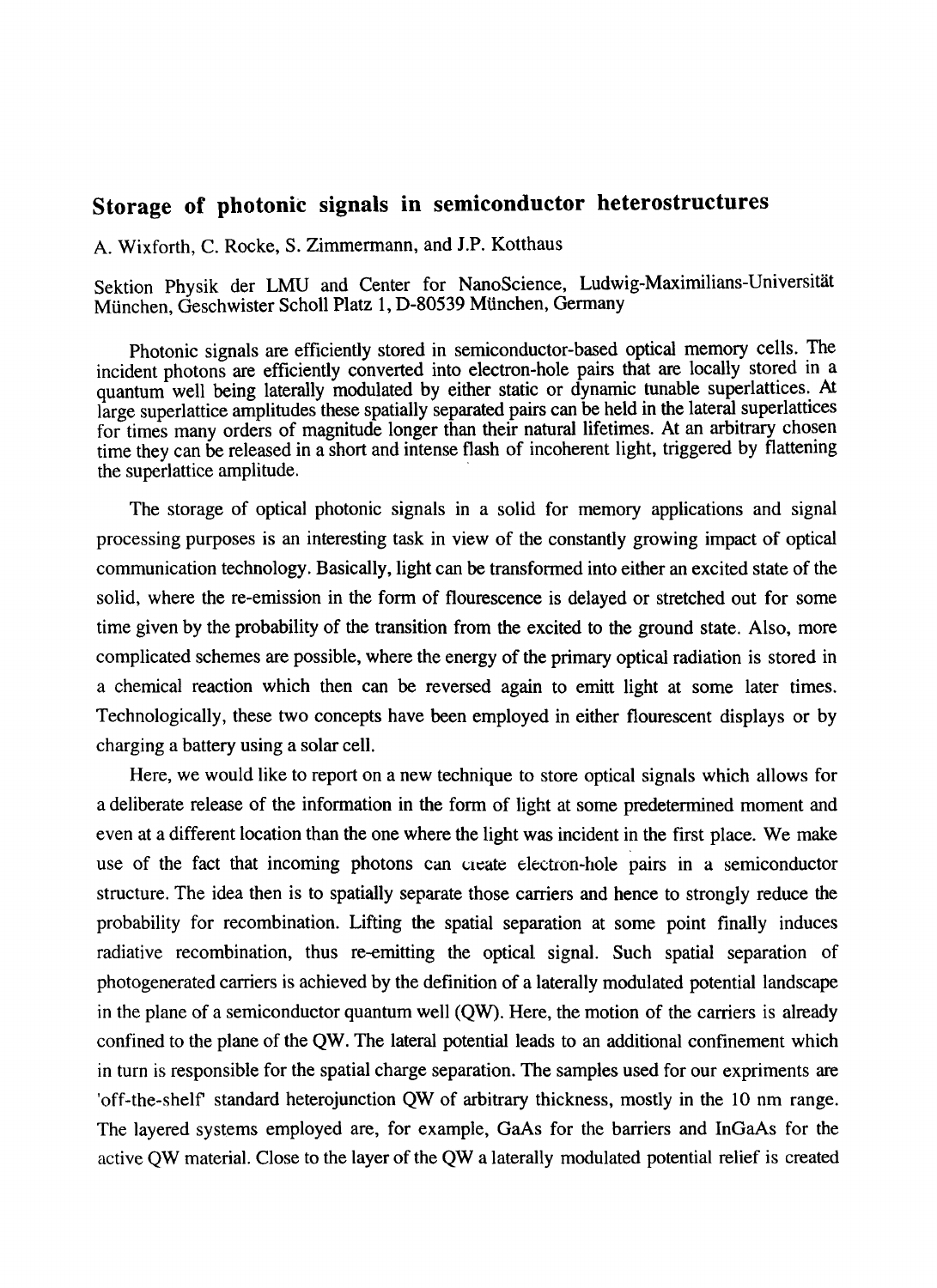*either* by applying a gate bias to lithographically defined gate electrodes or probably even more versatile by launching a piezoactive surface acoustic wave (SAW) across the sample. In both cases, potential modulations with an amplitude of the order of 1 Volt are easily achievable. Incident photons create electron-hole pairs, which according to their respective charge will immediately drift into the potential minima in the conduction and valence band, respectively. Those minima are laterally one half period of the potential modulation apart. If this period is choosen such that the resulting electron and hole wavefunction overlap is neglible, about  $1 \mu m$ in our case, the probability for radiative recombination is strongly supressed and the carriers are efficiently trapped in form of oppositely charged stripes of photogenerated electrons and holes. Apart form technical differences, the effect of the lateral potential modulation on the subbandstructure of the QW is the same for SAW or a static interdigitated gate on to of the sample surface. Photogenerated carriers are trapped in the lateral potential minima where they reside for unusual long times as compared to their natural lifetime. In a direct gap semiconductor, these lifetimes range in the order of 1 ns, here, storage times of more then  $30 \mu s$  have been achieved.

To release this 'stored' information in the form of secondary photons, one has to deliberately flatten out the lateral potential modulation. In the case of a static interdigitated grating, this is easiliy achieved by simply removing the potential difference to the gates by switching off the gate bias [11. The lateral and moving potential modulation associated with piezoactive SAW can be cancelled out by either depositing a thin metal layer at some point in the sound path or by creating a standing wave using a counterpropagating wave [2]. In both cases the trapped carriers are free to move again in the plane of the well, eventually recombining to emit a photon.



**Fig. 1** : Schematic view of an optical delay line employing surface acoustic waves. Photogenerated carriers are trapped in the moving lateral potential of the SAW and can be released in the form of light by screening the piezoelectric field modulation.

In Fig. 1, we show the time delayed photoluminescence of a quantum wel! where light storage has been achieved in the field of a SAW. Here, the storage time is basically given by the length of the SAW path, at the end of which a thin metal film screens out the lateral potential propagating at the speed of sound [2]. When the wave reaches this metal film, the lateral piezoelectric